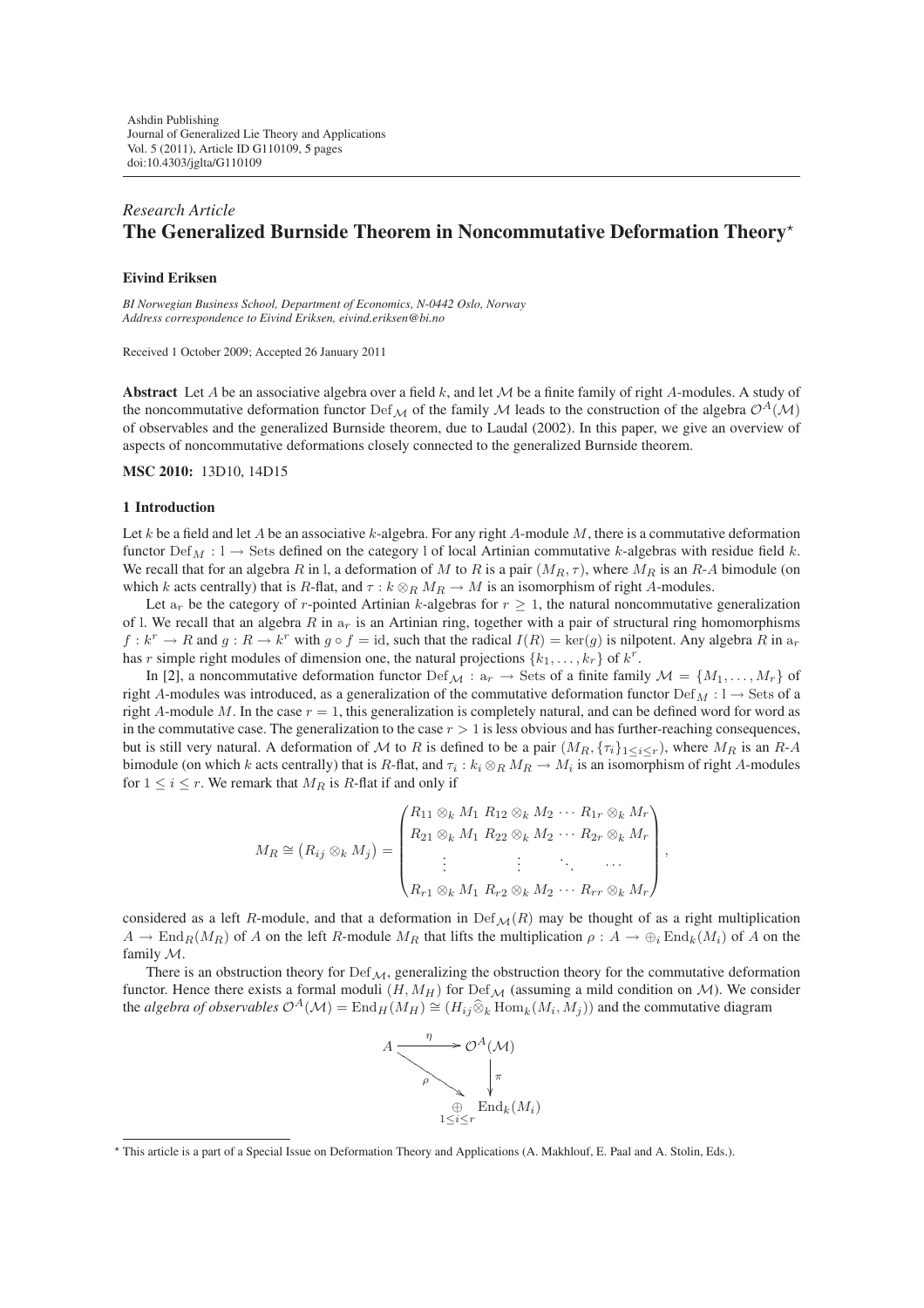given by the versal family  $M_H \in \text{Def}_{\mathcal{M}}(H)$ . The algebra  $B = \mathcal{O}^A(\mathcal{M})$  has an induced right action on the family  $M$  extending the action of A, and we may consider  $M$  as a family of right B-modules. In fact,  $M$  is the family of simple B-modules since  $\pi$  can be identified with the quotient morphism  $B \to B/\text{rad } B$ .

When A is an algebra of finite dimension over an algebraically closed field  $k$  and  $M$  is the family of simple right A-modules, Laudal proved the *generalized Burnside theorem* in [\[2\]](#page-4-1), generalizing the structure theorem for semi-simple algebras and the classical Burnside theorem. Laudal's result is stated in the following form.

**Theorem** (The generalized Burnside theorem). Let A be a finite-dimensional algebra over a field  $k$ , and let  $M =$  ${M_1, M_2,..., M_r}$  *be the family of simple right A-modules. If*  $\text{End}_A(M_i) = k$  *for*  $1 \le i \le r$ *, then*  $\eta : A \to$  $\mathcal{O}^{A}(\mathcal{M})$  *is an isomorphism. In particular,*  $\eta$  *is an isomorphism when* k *is algebraically closed.* 

Let A be an algebra of finite dimension over an algebraically closed field  $k$  and let  $M$  be any finite family of right A-modules of finite dimension over k. Then the algebra  $B = \mathcal{O}^{A}(\mathcal{M})$  has the property that  $\eta_B : B \to \mathcal{O}^{B}(\mathcal{M})$  is an isomorphism, or equivalently, that the assignment  $(A, \mathcal{M}) \mapsto (B, \mathcal{M})$  is a closure operation. This means that the family  $M$  has exactly the same module theoretic properties in terms of (higher) extensions and Masse family  $M$  has exactly the same module-theoretic properties, in terms of (higher) extensions and Massey products, considered as a family of modules over B as over A.

#### **2 Noncommutative deformations of modules**

Let k be a field. For any integer  $r \geq 1$ , we consider the category  $a_r$  of r-pointed Artinian k-algebras. We recall that an object in  $a_r$  is an Artinian ring R, together with a pair of structural ring homomorphisms  $f : k^r \to R$ and  $q: R \to k^r$  with  $q \circ f = id$ , such that the radical  $I(R) = \text{ker}(q)$  is nilpotent. The morphisms of  $a_r$  are the ring homomorphisms that commute with the structural morphisms. It follows from this definition that  $I(R)$  is the Jacobson radical of R, and therefore that the simple right R-modules are the projections  $\{k_1,\ldots,k_r\}$  of  $k^r$ .

Let A be an associative k-algebra. For any family  $\mathcal{M} = \{M_1, \ldots, M_r\}$  of right A-modules, there is a noncommutative deformation functor  $\text{Def}_{\mathcal{M}} : a_r \to \text{Sets}$ , introduced by Laudal [\[2\]](#page-4-1); see also Eriksen [\[1\]](#page-4-2). For an algebra R in  $a_r$ , we recall that a deformation of M over R is a pair  $(M_R, \{ \tau_i \}_{1 \leq i \leq r})$ , where  $M_R$  is an R-A bimodule (on which k acts centrally) that is R-flat, and  $\tau_i : k_i \otimes_R M_R \to M_i$  is an isomorphism of right A-modules for  $1 \leq i \leq r$ . Moreover,  $(M_R, \{\tau_i\}) \sim (M'_R, \{\tau_i'\})$  are equivalent deformations over R if there is an isomorphism  $\eta : M_R \to M'_R$ <br>of R A bimodules such that  $\tau_i = \tau'_i \circ (1 \otimes \eta_i)$  for  $1 \le i \le r$ . We may prove that  $M_{\tau_i}$  is R flat if and onl of R-A bimodules such that  $\tau_i = \tau'_i \circ (1 \otimes \eta)$  for  $1 \le i \le r$ . We may prove that  $M_R$  is R-flat if and only if

$$
M_R \cong (R_{ij} \otimes_k M_j) = \begin{pmatrix} R_{11} \otimes_k M_1 & R_{12} \otimes_k M_2 & \cdots & R_{1r} \otimes_k M_r \\ R_{21} \otimes_k M_1 & R_{22} \otimes_k M_2 & \cdots & R_{2r} \otimes_k M_r \\ \vdots & \vdots & \ddots & \vdots \\ R_{r1} \otimes_k M_1 & R_{r2} \otimes_k M_2 & \cdots & R_{rr} \otimes_k M_r \end{pmatrix},
$$

considered as a left R-module, and a deformation in Def $_{\mathcal{M}}(R)$  may be thought of as a right multiplication  $A \rightarrow$  $\text{End}_R(M_R)$  of A on the left R-module  $M_R$  that lifts the multiplication  $\rho: A \to \bigoplus_i \text{End}_k(M_i)$  of A on the family M.

Let us assume that M is a *swarm*, that is,  $Ext_A^1(M_i, M_j)$  has finite dimension over k for  $1 \le i, j \le r$ . Then  $\ldots$  has a pro-representing bull or a formal moduli  $(H, M_{rr})$ ; see I andal 12. Theorem 3.11. This means that  $Def_{\mathcal{M}}$  has a pro-representing hull or a formal moduli  $(H, M_H)$ ; see Laudal [\[2,](#page-4-1) Theorem 3.1]. This means that H is a complete r-pointed k-algebra in the pro-category  $\hat{a}_r$ , and that  $M_H \in \text{Def}_{\mathcal{M}}(H)$  is a family defined over H with the following versal property: for any algebra R in  $a_r$  and any deformation  $M_R \in \text{Def}_{\mathcal{M}}(R)$ , there is a homomorphism  $\phi : H \to R$  such that  $Def_{\mathcal{M}}(\phi)(M_H) = M_R$ . The formal moduli  $(H, M_H)$  is unique up to non-canonical isomorphism. However, the morphism  $\phi$  is not uniquely determined by  $(R, M_R)$ .

When M is a swarm with formal moduli  $(H, M_H)$ , right multiplication on the H-A bimodule  $M_H$  by elements in A determines an algebra homomorphism

$$
\eta: A \longrightarrow \mathrm{End}_H(M_H).
$$

We write  $\mathcal{O}^{A}(\mathcal{M}) = \text{End}_{H}(M_{H})$  and call it the *algebra of observables*. Since  $M_{H}$  is *H*-flat, we have that  $\text{End}_H(M_H) \cong (H_{ij} \widehat{\otimes}_k \text{Hom}_k(M_i, M_j))$ , and it follows that  $\mathcal{O}^A(\mathcal{M})$  is explicitly given as the matrix algebra

$$
\begin{pmatrix}\nH_{11}\widehat{\otimes}_k \operatorname{End}_k(M_1) & H_{12}\widehat{\otimes}_k \operatorname{Hom}_k(M_1, M_2) \cdots H_{1r}\widehat{\otimes}_k \operatorname{Hom}_k(M_1, M_r) \\
H_{21}\widehat{\otimes}_k \operatorname{Hom}_k(M_2, M_1) & H_{22}\widehat{\otimes}_k \operatorname{End}_k(M_2) & \cdots H_{2r}\widehat{\otimes}_k \operatorname{Hom}_k(M_2, M_r) \\
\vdots & \vdots & \ddots & \vdots \\
H_{r1}\widehat{\otimes}_k \operatorname{Hom}_k(M_r, M_1) & H_{r2}\widehat{\otimes}_k \operatorname{Hom}_k(M_r, M_2) & \cdots & H_{rr}\widehat{\otimes}_k \operatorname{End}_k(M_r)\n\end{pmatrix}
$$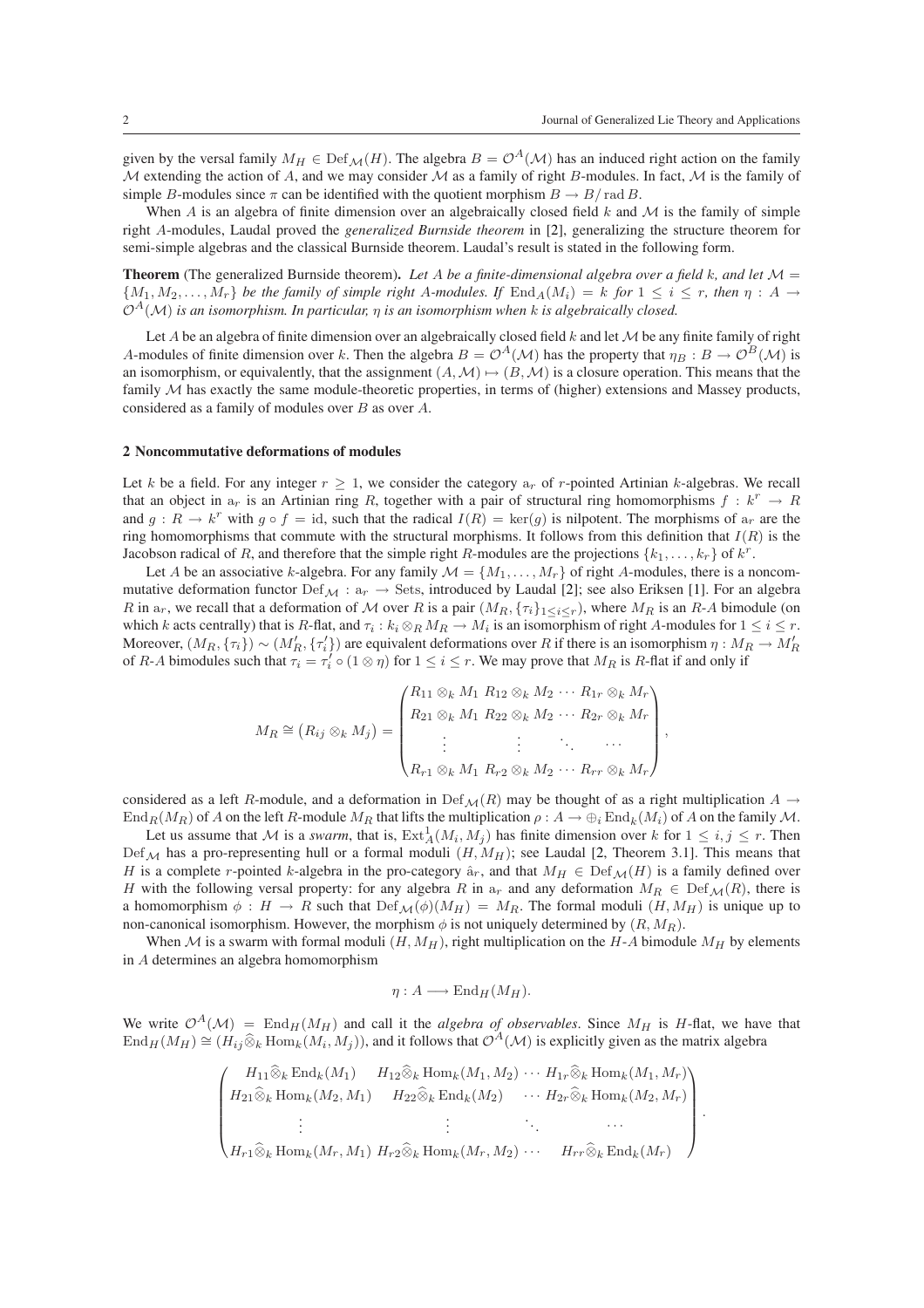Let us write  $\rho_i : A \to \text{End}_k(M_i)$  for the structural algebra homomorphism defining the right A-module structure on  $M_i$  for  $1 \leq i \leq r$ , and

$$
\rho: A \longrightarrow \bigoplus_{1 \leq i \leq r} \text{End}_k(M_i)
$$

for their direct sum. Since H is a complete r-pointed algebra in  $\hat{a}_r$ , there is a natural morphism  $H \to k^r$ , inducing an algebra homomorphism

$$
\pi: \mathcal{O}^A(\mathcal{M}) \longrightarrow \bigoplus_{1 \leq i \leq r} \mathrm{End}_k(M_i).
$$

By construction, there is a right action of  $\mathcal{O}^A(\mathcal{M})$  on the family M extending the right action of A, in the sense that the diagram



commutes. This makes it reasonable to call  $\mathcal{O}^{A}(\mathcal{M})$  the algebra of observables.

## **3 The generalized Burnside theorem**

Let k be a field and let A be a finite-dimensional associative k-algebra. Then the simple right modules over A are the simple right modules over the semi-simple quotient algebra  $A/\text{rad}(A)$ , where  $\text{rad}(A)$  is the Jacobson radical of A. By the classification theory for semi-simple algebras, it follows that there are finitely many non-isomorphic simple right A-modules.

We consider the noncommutative deformation functor  $\text{Def}_{\mathcal{M}} : a_r \to \text{Sets}$  of the family  $\mathcal{M} = \{M_1, M_2, \ldots, M_m\}$  $M_r$  of simple right A-modules. Clearly, M is a swarm, hence  $Def_\mathcal{M}$  has a formal moduli  $(H, M_H)$ , and we consider the commutative diagram



By a classical result, due to Burnside, the algebra homomorphism  $\rho$  is surjective when k is algebraically closed. This result is conveniently stated in the following form.

**Theorem 1** (Burnside's theorem). If  $\text{End}_A(M_i) = k$  for  $1 \leq i \leq r$ , then  $\rho$  is surjective. In particular,  $\rho$  is surjective *when* k *is algebraically closed.*

*Proof.* There is a factorization  $A \to A/\text{rad}(A) \to \bigoplus_i \text{End}_k(M_i)$  of  $\rho$ . If  $\text{End}_A(M_i) = k$  for  $1 \leq i \leq r$ , then  $A/\text{rad}(A) \to \bigoplus_i$  End<sub>k</sub> $(M_i)$  is an isomorphism by the classification theory for semi-simple algebras. Since End<sub>A</sub>( $M_i$ ) is a division ring of finite dimension over k, it is clear that End<sub>A</sub>( $M_i$ ) = k whenever k is algebraically closed. closed.

Let us write  $\bar{\rho}$  :  $A/\text{rad } A \to \oplus_i \text{End}_k(M_i)$  for the algebra homomorphism induced by  $\rho$ . We observe that  $\rho$  is surjective if and only if  $\bar{\rho}$  is an isomorphism. Moreover, let us write  $J = \text{rad}(\mathcal{O}^A(\mathcal{M}))$  for the Jacobson radical of  $\mathcal{O}^{A}(\mathcal{M})$ . Then we see that

$$
J = (\operatorname{rad}(H)_{ij} \widehat{\otimes}_k \operatorname{Hom}_k (M_i, M_j)) = \ker(\pi).
$$

Since  $\rho(\text{rad } A) = 0$  by definition, it follows that  $\eta(\text{rad } A) \subset J$ . Hence there are induced morphisms

$$
\mathrm{gr}(\eta)_q : \mathrm{rad}(A)^q / \mathrm{rad}(A)^{q+1} \to J^q / J^{q+1}
$$

for all  $q > 0$ . We may identify  $\text{gr}(\eta)_0$  with  $\overline{\rho}$ , since  $\mathcal{O}^A(\mathcal{M})/J \cong \bigoplus_i \text{End}_k(M_i)$ . The conclusion in Burnside's theorem is therefore equivalent to the statement that  $gr(\eta)_0$  is an isomorphism.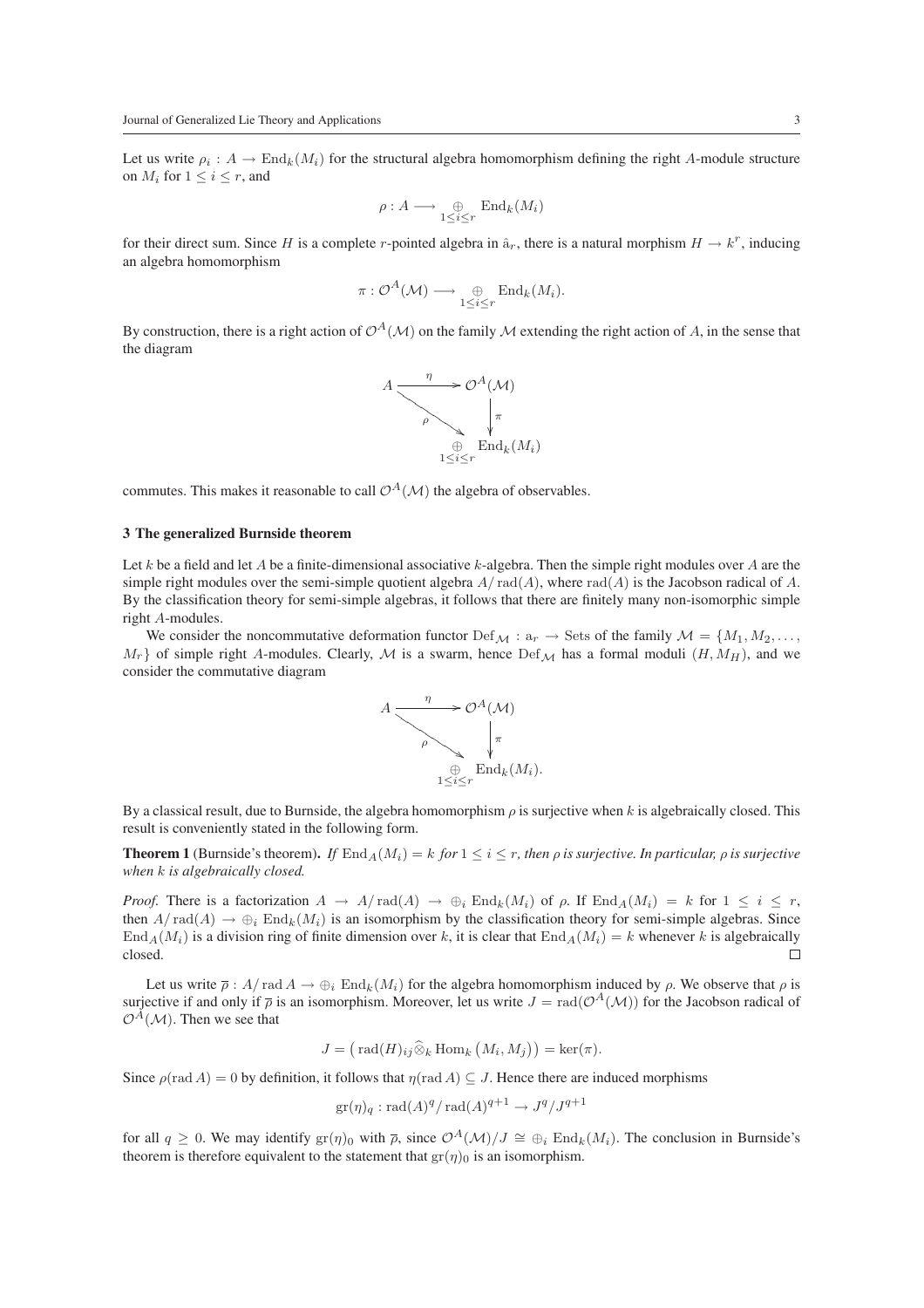**Theorem 2** (The generalized Burnside theorem). Let A be a finite-dimensional algebra over a field k, and let  $M =$  $\{M_1, M_2, \ldots, M_r\}$  *be the family of simple right* A-modules. If  $\text{End}_A(M_i) = k$  for  $1 \le i \le r$ , then  $\eta : A \to \mathcal{O}^A(\mathcal{M})$ *is an isomorphism. In particular,* η *is an isomorphism when* k *is algebraically closed.*

*Proof.* It is enough to prove that  $\eta$  is injective and that  $gr(\eta)q$  is an isomorphism for  $q = 0$  and  $q = 1$ , since A and  $\mathcal{O}^A(\mathcal{M})$  are complete in the rad(A)-adic and J-adic topologies. By Burnside's theorem, we know that  $gr(\eta)_0$  is an isomorphism. To prove that  $\eta$  is injective, let us consider the kernel ker( $\eta$ )  $\subseteq A$ . It is determined by the obstruction calculus of Def<sub>M</sub>; see Laudal [\[2,](#page-4-1) Theorem 3.2] for details. When A is finite-dimensional, the right regular A-module  $A_A$  has a decomposition series

$$
0 = F_0 \subseteq F_1 \subseteq \cdots \subseteq F_n = A_A
$$

with  $F_p/F_{p-1}$  a simple right A-module for  $1 \le p \le n$ . Namely,  $A_A$  is an *iterated extension* of the modules in M. This implies that  $\eta$  is injective; see Laudal [\[2,](#page-4-1) Corollary 3.1]. Finally, we must prove that  $gr(\eta)_1 : rad(A)/ rad(A)^2$ <br> $\rightarrow L/L^2$  is an isomorphism. This follows from the Wedderburn Maleoy theorem: see Laudal [2, Theorem 3.4], for  $\rightarrow J/J^2$  is an isomorphism. This follows from the Wedderburn-Malcev theorem; see Laudal [\[2,](#page-4-1) Theorem 3.4], for details. details.

#### **4 Properties of the algebra of observables**

Let A be a finite-dimensional algebra over a field k, and let  $\mathcal{M} = \{M_1, \ldots, M_r\}$  be any family of right A-modules of finite dimension over k. Then M is a swarm, and we denote the algebra of observables by  $B = \mathcal{O}^{A}(\mathcal{M})$ . It is clear that

$$
B/\operatorname{rad}(B)\cong \mathop{\oplus}\limits_i\, \operatorname{End}\nolimits_k(M_i)
$$

is semi-simple, and it follows that  $M$  is the family of simple right B-modules. In fact, we may show that  $M$  is a swarm of B-modules, since B is complete and  $B/(\text{rad } B)^n$  has finite dimension over k for all positive integers n.

**Proposition 3.** *If* k *is an algebraically closed field, then*  $\eta_B : B \to \mathcal{O}^B(\mathcal{M})$  *is an algebra isomorphism.* 

*Proof.* Since M is a swarm of A-modules and of B-modules, we may consider the commutative diagram

$$
A \xrightarrow{\eta^A} B = O^A(\mathcal{M}) \xrightarrow{\eta^B} C = O^A(\mathcal{M})
$$
\n
$$
\underset{1 \le i \le r}{\oplus} \text{End}_k(M_i).
$$

The algebra homomorphism  $\eta^B$  induces maps  $B/\text{rad}(B)^n \to C/\text{rad}(C)^n$  for all  $n \ge 1$ . Since k is algebraically closed and  $B/\text{rad}(B)^n$  has finite dimension over k it follows from the generalized Burnside theorem that closed and  $B/\text{rad}(B)^n$  has finite dimension over k, it follows from the generalized Burnside theorem that  $B/\text{rad}(B)^n \to C/\text{rad}(C)^n$  is an isomorphism for all  $n \ge 1$ . Hence  $n^B$  is an isomorphism  $B/\text{rad}(B)^n \to C/\text{rad}(C)^n$  is an isomorphism for all  $n \geq 1$ . Hence  $\eta^B$  is an isomorphism.

In particular, the proposition implies that the assignment  $(A, \mathcal{M}) \mapsto (B, \mathcal{M})$  is a closure operation when k is<br>specially closed. In other words, the algebra  $B = \mathcal{O}^{A}(M)$  has the following properties. algebraically closed. In other words, the algebra  $B = \mathcal{O}^{A}(\mathcal{M})$  has the following properties:

- (1) the family  $M$  is the family of the simple  $B$ -modules;
- (2) the family  $M$  has exactly the same module-theoretic properties, in terms of (higher) extensions and Massey products, considered as a family of modules over B as over A.

Moreover, these properties characterize the algebra  $B = \mathcal{O}^{A}(\mathcal{M})$  of observables.

#### **5 Examples: representations of ordered sets**

Let k be an algebraically closed field, and let  $\Lambda$  be a finite ordered set. Then the algebra  $A = k[\Lambda]$  is an associative algebra of finite dimension over  $k$ . The category of right  $A$ -modules is equivalent to the category of presheaves of vector spaces on Λ, and the simple A-modules correspond to the presheaves  $\{M_\lambda : \lambda \in \Lambda\}$  defined by  $M_\lambda(\lambda) = k$ and  $M_{\lambda}(\lambda') = 0$  for  $\lambda' \neq \lambda$ . The following results are well known:

(1) if  $\lambda > \lambda'$  in  $\Lambda$  and  $\{\gamma \in \Lambda : \lambda > \gamma > \lambda'\} = \emptyset$ , then  $\operatorname{Ext}^1_{\mathcal{A}}(M_\lambda, M_{\lambda'}) \cong k;$ <br>(2) if  $\{\gamma \in \Lambda : \lambda > \gamma > \lambda'\}$  is a simple loop in  $\Lambda$ , then  $\operatorname{Ext}^2(M_\lambda, M_{\lambda'}) \cong k$ .

- (2) if  $\{\gamma \in \Lambda : \lambda \ge \gamma \ge \lambda'\}$  is a simple loop in  $\Lambda$ , then  $\text{Ext}_{\mathcal{A}}^{\mathcal{I}}(M_{\lambda}, M_{\lambda'}) \cong k$ ;<br>(3) in all other cases,  $\text{Ext}_{\mathcal{A}}^{\mathcal{I}}(M_{\lambda}, M_{\lambda'}) = \text{Ext}_{\mathcal{A}}^{\mathcal{I}}(M_{\lambda}, M_{\lambda'}) = 0$ .
-